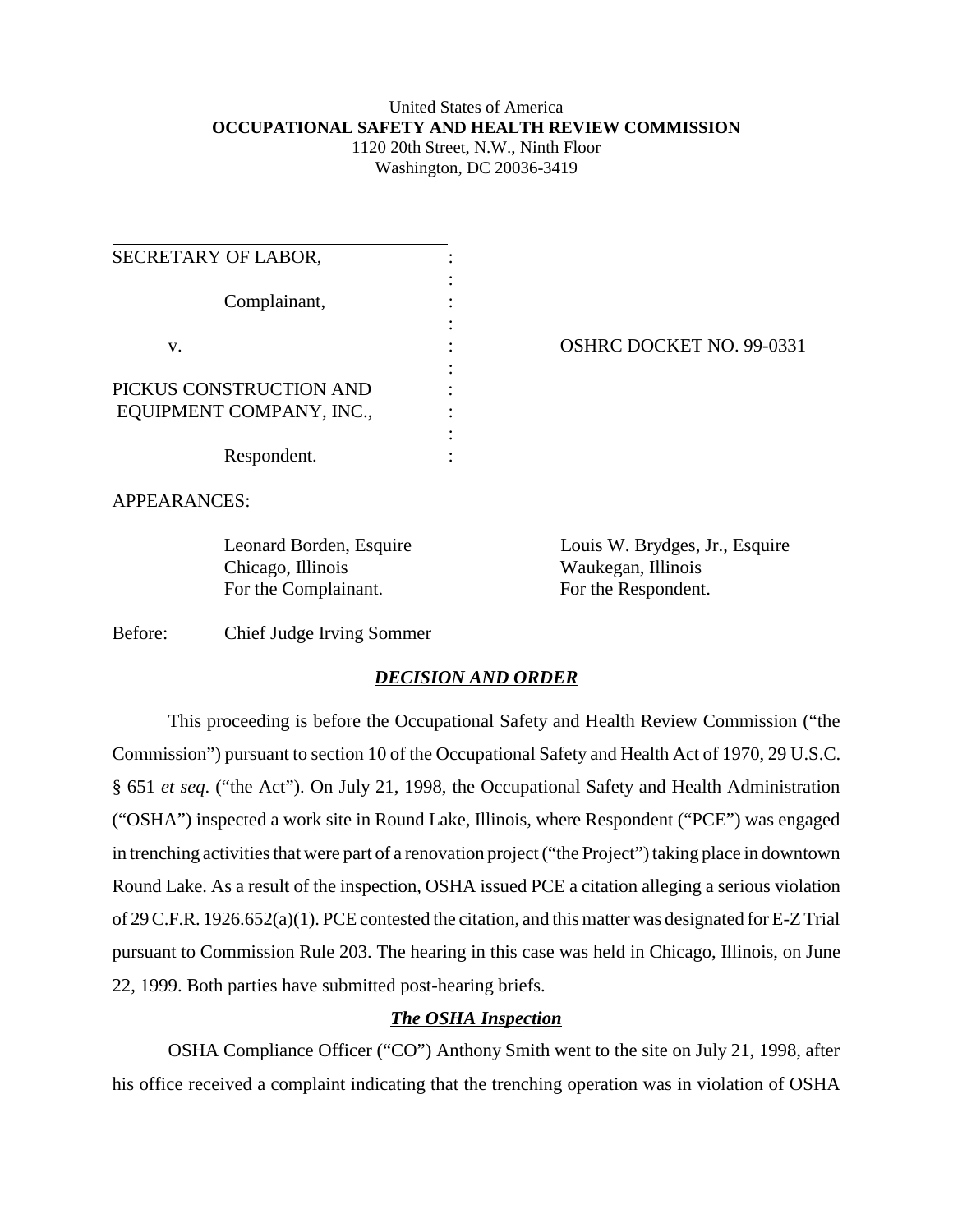standards; Smith arrived at the site around 1:30 p.m., at which time he observed an employee who was doing grading work in the excavation with a shovel.<sup>1</sup> The CO spoke to George Papadakis, the PCE job site foreman, who told him the employee worked for PCE, and the CO learned later that the employee was Ted Papadakis, the foreman's brother. CO Smith measured the depth of the trench and found it to be 6 feet deep; he also picked up a sample of the soil in the trench, and, by performing a penetration test with his thumb, found the soil to be Type B. The CO determined that PCE had violated the cited standard because the trench was over 5 feet deep and an employee had been working in it without any cave-in protection. (Tr. 40-50; 60-62).

### *The Cited Standard*

29 C.F.R. 1926.652(a)(1) provides as follows:

Each employee in an excavation shall be protected from cave-ins by an adequate protective system designed in accordance with paragraph (b) or (c) of this section except when:

(i) Excavations are made entirely in stable rock; or

(ii) Excavations are less than 5 feet (1.52m) in depth and examination of the ground by a competent person provides no indication of a potential cave-in.

It is undisputed that there was no cave-in protection in the area of the trench where the CO saw Ted Papadakis working. The Secretary contends that PCE violated the standard because the unprotected trench was over 5 feet deep. PCE, however, contends the trench was less than 5 feet deep. Alternatively, PCE contends the violation was due to unpreventable employee misconduct.

## *Whether the Trench was Over 5 Feet Deep*

Brian Galassini, the engineer who was in charge of the administration of the Project and whose company developed the contract specifications, testified the trench at the site was 470 feet long and 3 feet wide. He further testified the specifications required the water piping being installed to have a minimum cover of 6 feet and that, due to the 12-inch width of the piping and the bedding it rested on, the trench would have been excavated to about 7.4 feet. Galassini indicated that the water main construction began on July 15 and took about a month, that he visited the site almost

<sup>&</sup>lt;sup>1</sup>Patrick Walker, a lieutenant with the Greater Round Lake Fire Protection District, called OSHA on the morning of July 21, 1998, after observing the trenching operation; Walker also took C-1, various photos of the operation he had seen that morning. (Tr. 5-10).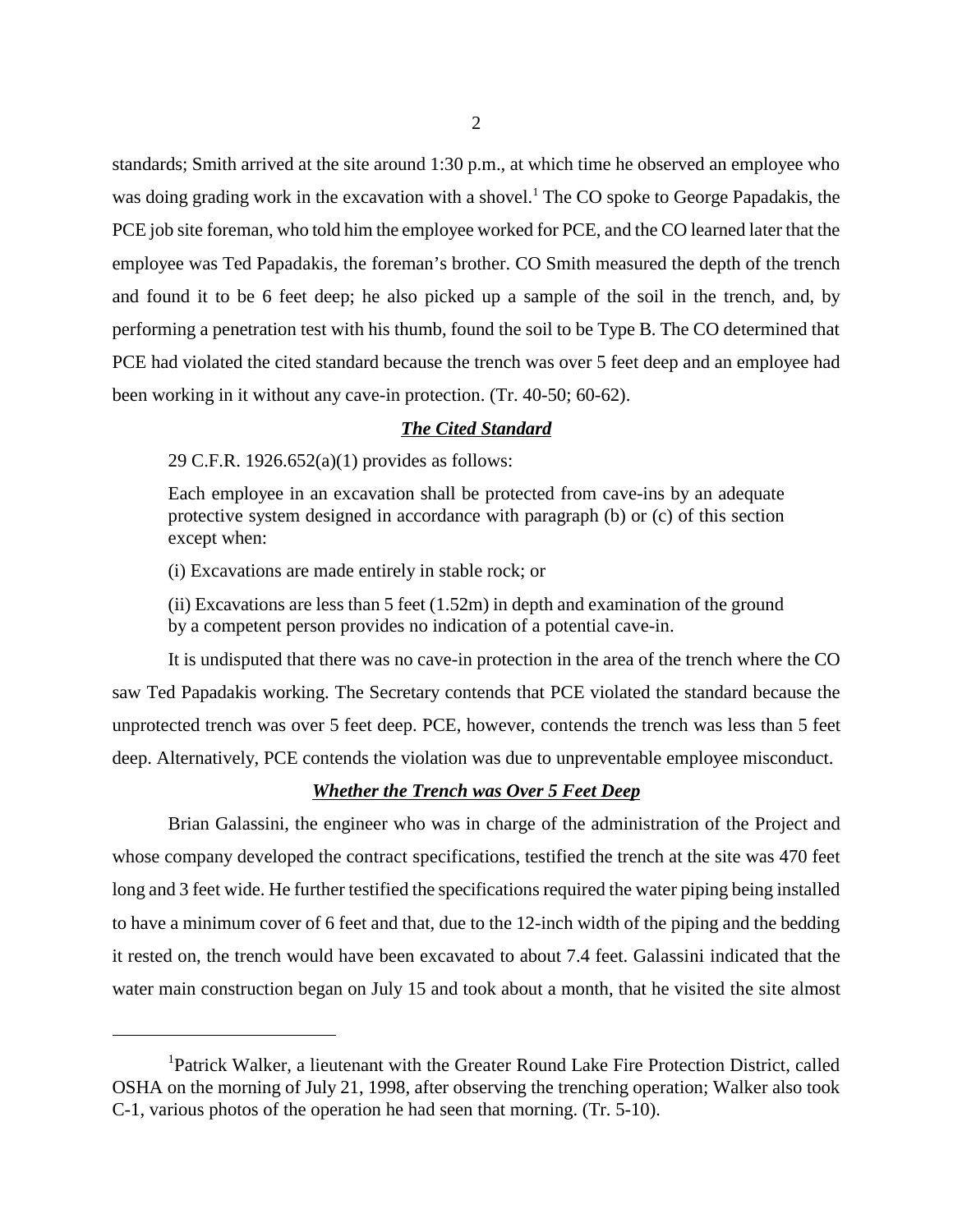daily during this period, and that the trench depth met the specifications. He also indicated that he had measured the trench twice, both times after July 21; he measured from the top of the pavement covering the soil down to the top of the piping, and the depth was at least 6 feet.<sup>2</sup> (Tr. 11-27; 34-39).

CO Smith testified that he measured the trench depth twice, once shortly after speaking to the foreman and again around 3:00 p.m., when Robert Schiller, the company's safety director, arrived at the job site. The CO said he measured the depth with a ruler, that he measured from the bottom of the trench up to the top of the soil, and not to the top of the pavement, and that his measurements revealed a depth of 6 feet. The CO also said that his second measurement was done in the presence of Schiller, who agreed that the depth of the trench was 6 feet. (Tr. 45-47; 62-66).

In comparing the testimony of the Secretary's two witnesses, I note that Galassini and the CO arrived at the same 6-foot depth measurement, despite the fact that Galassini's measurements included the layer of pavement covering the soil while the CO's measurements did not. However, it is clear from the record that Galassini did not take his measurements on the same day or in the same area where the CO took his measurements. (Tr. 16-27; 32-35; 45; C-3). Moreover, the CO testified that the pavement was less than 12 inches deep, and Galassini's testimony indicates not only that he was unsure of the pavement's depth but also that his measurements revealed that the trench was over 6 feet deep. (Tr. 18-20; 36-39; 65). I conclude that the Secretary has made a prima facie showing that the trench was 6 feet deep where the CO observed the employee working.

As rebuttal, PCE presented the testimony of Brian Oberle, the company's construction safety specialist.<sup>3</sup> Oberle testified he was at the site daily, that he was there from about 6:30 to 7:30 a.m. on July 21, and that he returned around 3:00 p.m. upon learning of the inspection. Oberle further testified that he and Schiller used the CO's tape measure to measure the trench; they found it to be 62 inches deep, but, given the 12 to 16 inches of pavement over the soil, the actual depth of the trench itself was 4 feet. Oberle indicated that there was a 4-foot cover requirement in the specifications, that there were many changes to the plans, and that cover requirements at trenching

<sup>&</sup>lt;sup>2</sup>Galassini marked his measurements as "A" on page 3 of C-3, a diagram of the trench; he marked as "B" on C-3 the area depicted in C-1. (Tr. 21-27).

 $3$ Oberle left PCE near the end of 1998, when he began working as a safety consultant for a contractor's organization. (Tr. 92).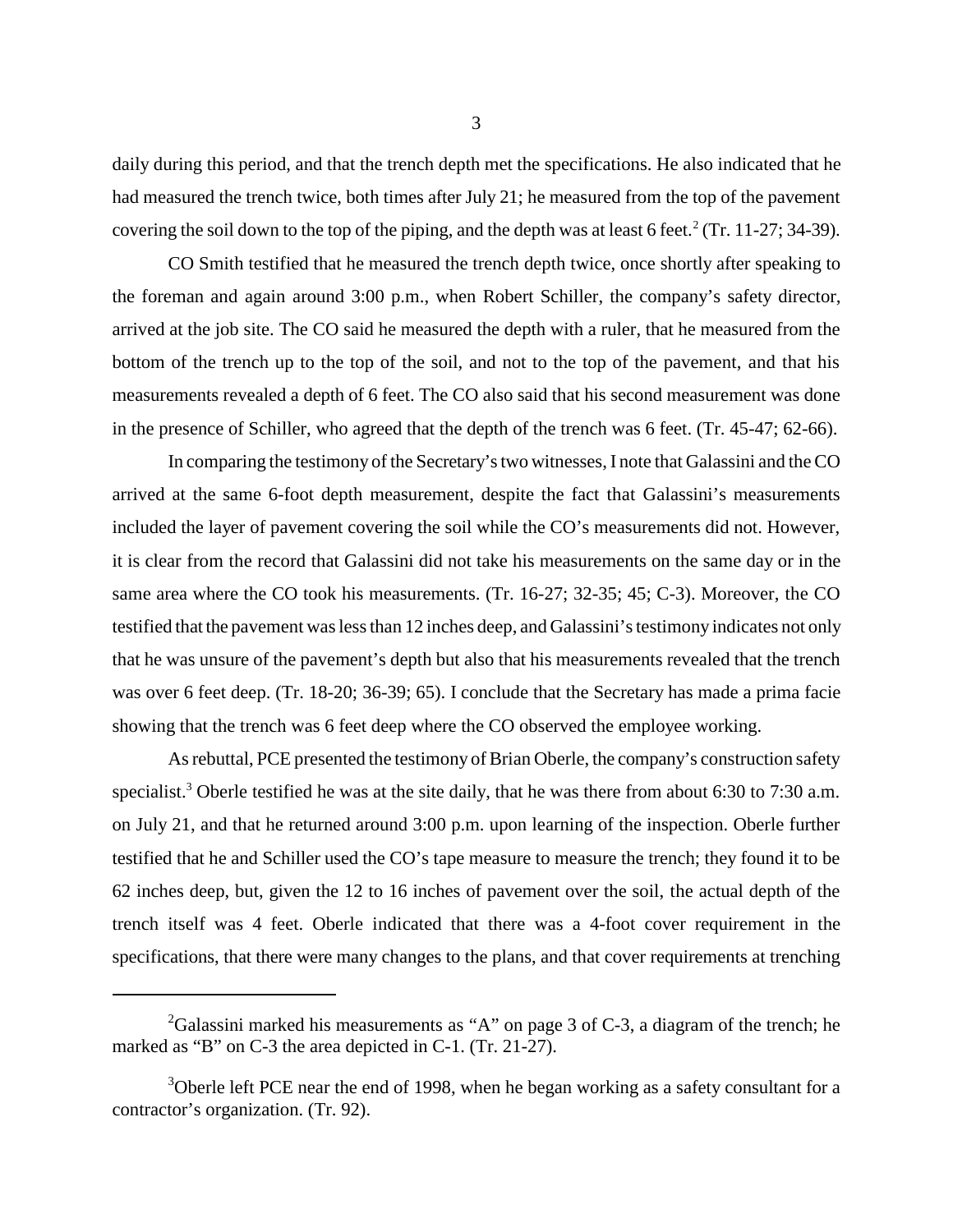sites were not always strictly followed. Oberle also indicated that the CO never said anything about issuing a citation in regard to the employee working in the trench. (Tr. 91-100; 112-16).

PCE also presented the testimony of Robert Schiller, the company's safety director, who arrived at the site at about the same time as Oberle. Schiller's testimony indicated he did not observe either the CO's or Oberle's measurement of the trench. Schiller's further testimony was that the CO neither asked him to abate any hazard nor told him he had seen workers in a trench over 5 feet deep and that OSHA at no time, including the closing conference on December 16, 1998, advised the company that it would be cited for the condition of the trench. (Tr. 207-12).

Based on the foregoing, I note that Oberle's testimony conflicted with Schiller's in one significant regard; in particular, Oberle indicated that Schiller participated in measuring the trench, while Schiller indicated he did not even see Oberle's measurement. (Tr. 99; 112-13; 207-08). I note also that the testimony of Schiller conflicted with that of the CO, in that Schiller indicated he did not observe the CO's measurement, whereas the CO testified Schiller was there when he measured the trench and agreed it was 6 feet deep. (Tr. 46-47; 207-08). Finally, I note that Oberle's testimony was contrary to that of Galassini and to the specifications themselves, which the Secretary presented as part of her case; as Galassini noted, the specifications set out a 6-foot cover requirement, and it was his observation that the requirement was met at the site. (Tr. 13-27; 98-99; C-2-3).

In addition to the above, the CO testified that no one at the site said anything to him about having taken measurements showing that the trench was less than 6 feet deep. (Tr. 225-26). While Oberle indicated that he did not tell the CO about his own measurement because he did not believe the trench depth was an issue, I find this testimony unpersuasive. (Tr. 113). I also find unpersuasive the testimony of Oberle and Schiller to the effect that the CO never stated that PCE might be cited for the condition of the trench, especially since the CO went to the site specifically because of the complaint OSHA had received about the trench. (Tr. 113; 208-12). In any case, I observed the demeanor of CO Smith as he testified and found his statements consistent, convincing and credible. For this reason, and those set out *supra*, the CO's testimony is credited over that of Oberle and Schiller. The Secretary has accordingly established a violation of the cited standard.<sup>4</sup>

 ${}^{4}$ In so concluding, I have considered R-3, a portion of the CO's videotape of the site, which (continued...)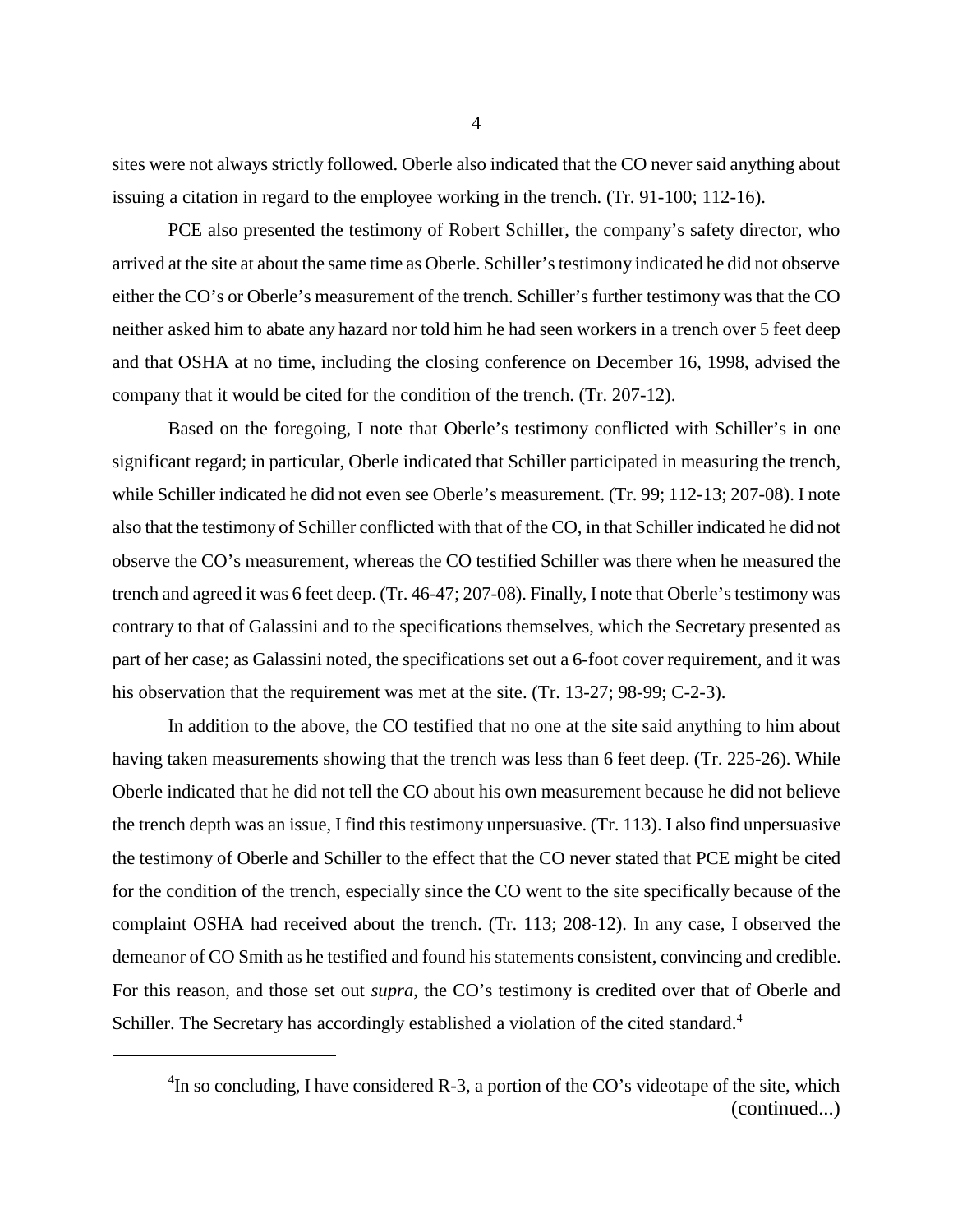#### *Whether the Violation was due to Unpreventable Employee Misconduct*

As noted above, PCE contends that the violation was the result of unpreventable employee misconduct. To meet this affirmative defense, an employer must demonstrate that it (1) had established work rules designed to prevent the violation, (2) had adequately communicated the work rules to employees, (3) had taken steps to discover violations of the rules, and (4) had effectively enforced the rules when violations were discovered. *Jensen Constr. Co.*, 7 BNA OSHC 1477, 1479 (No. 76-1538, 1979). As the Secretary points out, a supervisor's misconduct is strong evidence of a lax safety program and makes the defense more difficult to prove, since it is the supervisor's duty to protect the safety of the employees under his supervision. *See L.E. Myers Co.*, 16 BNA OSHC 1037, 1041 (No. 90-945, 1993), and cases cited therein.

Pursuant to an administrative subpoena, PCE delivered to OSHA numerous documents having to do with its safety program. *See* C-4. Upon reviewing C-4, CO Smith noted that George Papadakis, the job site foreman, had been issued several warning letters but had not been disciplined. He therefore concluded that the company's disciplinary procedures were lax, and he so testified at the hearing. (Tr. 50-53; 57-58; 66-73; 86-88). I agree, for the reasons that follow.

Exhibit C-5 consists of various of the documents making up Exhibit C-4. Pages 5 and 6 of C-5 are PCE's safety rules, and rule number 22 on page 6 states, in relevant part, that "[n]o employee will enter a trench or excavation that has not been properly sloped or shored."<sup>5</sup> Pages 36 through 45 of C-5 are PCE's procedures for excavations and trenching. Page 41 contains essentially the same language as the cited standard, and pages 42 through 44 describe soil classification and protective systems to be used, including sloping, shoring, shield systems and trench boxes; page 45 discusses "competent person" responsibilities.

 ${}^{5}$ Each page in C-5 has a number appearing at the bottom right-hand corner, which are the numbers the CO stamped on the documents in C-4. (Tr. 52-53).

<sup>4</sup> (...continued)

was viewed at the hearing, and R-4-6, photos that Schiller took at the site on July 21. However, the CO testified that the employee depicted in R-3 was not the basis for his determining that there was a violation, and R-4-6 have been withdrawn from evidence due to the failure of PCE to provide copies to the Secretary. (Tr. 91; 111-12). Regardless, in light of my credibility findings *supra* and the record as a whole, R-3-6 provide no basis for changing my conclusion in this case.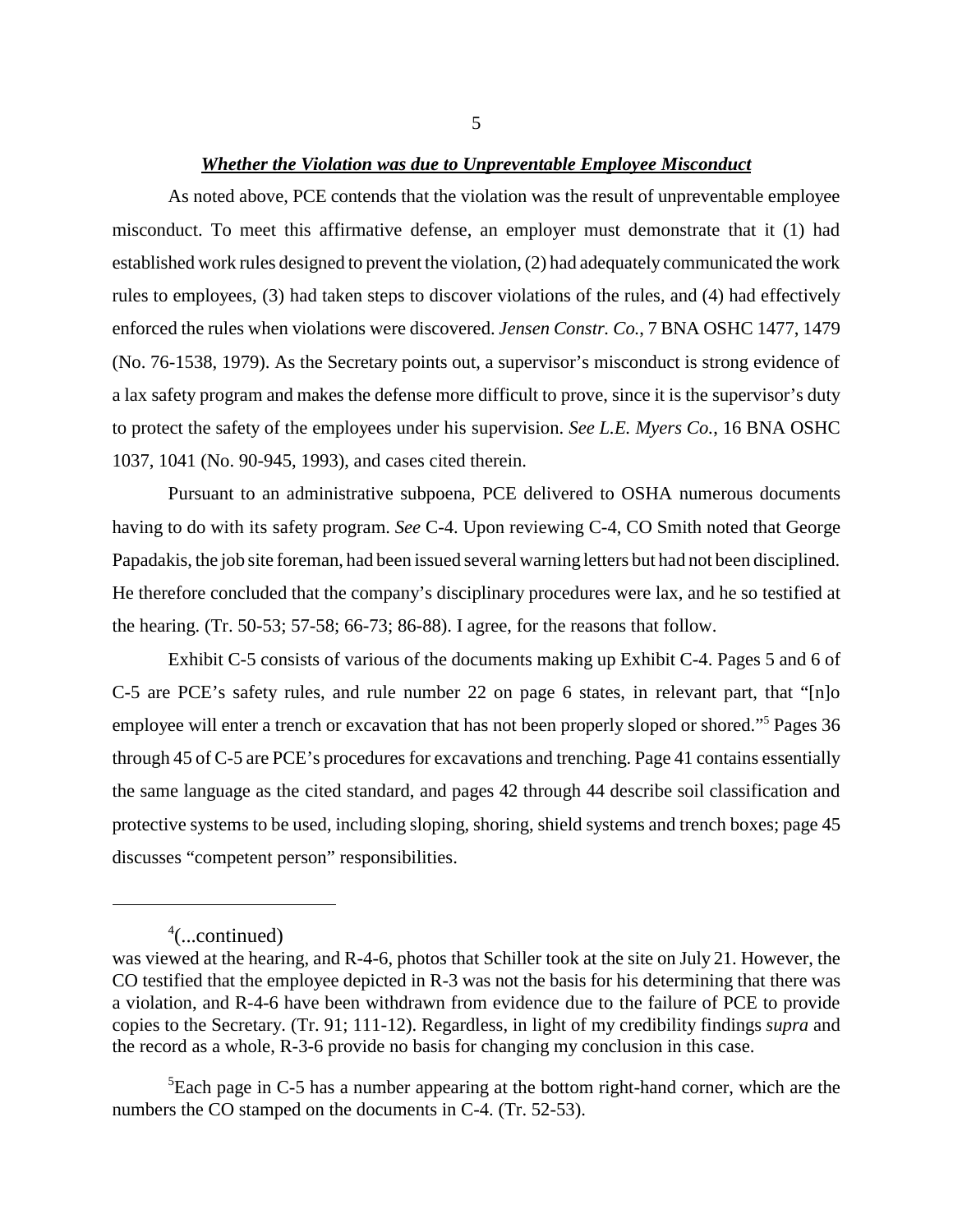Page 60 of C-5 is a copy of page 2 of PCE's safety rules; the bottom of the page shows the signature of George Papadakis and is dated September 27, 1997.<sup>6</sup> The certification appearing above his signature states as follows:

I have read and agree to follow the General Safety Rules as written above. Deliberate violations of these rules is sufficient cause for disciplinary action, including suspension or termination of employment. I have read and understood the above rules and have been supplied a copy of this document.

Page 360 of C-5 is a letter dated May 28, 1998, signed by an official of the Construction Safety Council, advising that George Papadakis successfully completed the NUCA Competent Person Course on September 15, 1994.

Despite the foregoing, C-5 contains 12 documents in which PCE officials memorialized safety problems on sites where George Papadakis was foreman.<sup>7</sup> These are summarized as follows:

1. May 28, 1998 "Certificate of Re-Training" -- States that after a May 27, 1998 OSHA inspection of a PCE work site, Brian Oberle gave a "very detailed, site specific training lecture" to George Papadakis and crew, which included Ted Papadakis. The training addressed, *inter alia*, trench protection and competent person responsibilities.

2. May 28, 1998 Memo from Brian Oberle to George Papadakis -- Written follow-up to the training held earlier that day. Instructs Papadakis to comply with OSHA standards and to use his competent person training in regard to "trench shoring, sloping and benching." Warns Papadakis that "[y]our failure to do so can and may result in your replacement."

3. June 1, 1998 Memo from Brian Oberle to James Pickus [vice-president of Pickus] -- Written documentation of a further discussion with George Papadakis regarding excavation safety on May 29, 1998. States that the failure of Papadakis to work safely "will not be tolerated," that "he must be forced to follow these guidelines," and that "[c]ontinued and constant surveillance will be needed to ensure George follows my direction...."

4. June 4, 1998 "Record of Disciplinary Action and Training" -- States that he (Oberle) "[o]nce again, on ... June 3, 1998" observed George Papadakis' crew not complying with safety requirements; specifically, a trench about 8 feet deep was not sloped. Oberle notes that he told Papadakis that if work under his direction is not "totally safe ... he will not work for this company any longer." Oberle also notes that "I will continue to document this negative performance, but feel something more drastic must be done to avoid unnecessary safety exposures."

 ${}^{6}$ Pages 61-63 of C-5 are copies of page 2 of the safety rules signed by three other employees, including Ted Papadakis.

<sup>&</sup>lt;sup>7</sup>These documents are pages 343 through 353 and page 355 of C-5.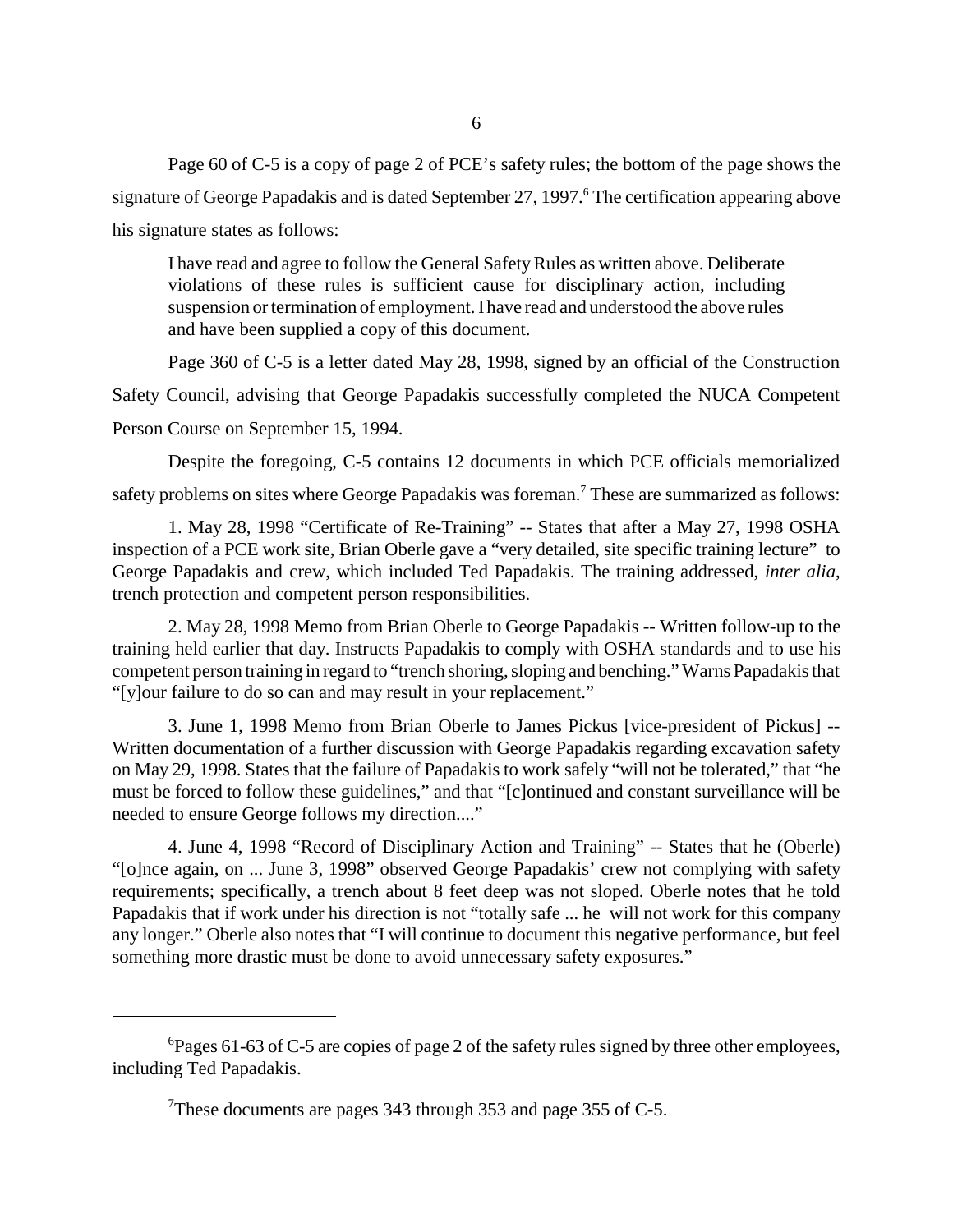5. June 11, 1998 Memo from Robert Schiller to Brian Oberle and George Papadakis -- Written documentation of discussion earlier that day in which Papadakis told to "make positively sure" that no employee enters a trench "unless it is in 100% OSHA compliance." States that if Papadakis cannot work safely, "he will be replaced immediately, without hesitation." Also states that he (Schiller) and Oberle will inspect the operation daily and that "[i]t is apparent that George Papadakis' safety training must be updated to ensure ... total OSHA compliance."

6. June 22, 1998 Memo -- Documents training session Brian Oberle conducted on June 19, 1998 for George Papadakis and crew, including Ted Papadakis. States that a "very detailed training session" was held about trenching and excavation and that all employees were instructed to comply with applicable OSHA regulations and company policies and procedures; employees were also warned that "[f]ailure to comply with PCE safety rules would result in termination...."

7. July 2, 1998 "Employee Warning" submitted by Brian Oberle -- Documents Oberle's presence when Robert Schiller gave George Papadakis a "very serious employee warning to comply with company and OSHA [trenching] safety rules, or look for another job." Oberle states he is documenting conversation to show he is continuing to scrutinize crew and that he "will in no way be held responsible should this crew cause an accident or receive citations." Oberle also states that he has "recommended that this foreman be replaced, and it has not happened."

8. July 7, 1998 Memo from Brian Oberle to Don Cox, Site Superintendent -- Reiterates that Oberle has had problems with George Papadakis as to trenching safety. States that "George must be forced to follow established safety procedures/guidelines/OSHA regs. or find a sewer foreman that will....I have been unable to get through to George the seriousness of his failure to comply...."

9. July 16, 1998 "Near Miss Incident Report" from Brian Oberle to James Pickus -- States that Oberle was forced to stop work at job site due to unsafe conditions, which included two unprotected trenches 7 and 12 feet deep. July 20, 1998 Update -- Notes that trench box and metal plates were delivered to site for use in trenches, that George Papadakis was given "yet another warning," and that recommendation is to "find a replacement for the foreman position on this crew."

10. July 17, 1998 "Employee Warning" submitted by Brian Oberle -- Documents meeting James Pickus held with George Papadakis and project manager in regard to unsafe trenching activities; Papadakis was advised that further disregard of safety rules would not be tolerated. Also documents Oberle's own opinion that Papadakis needed to be replaced.

11. July 21, 1998 Memo from James Pickus to Robert Schiller -- Advises that due to "poor performance on this job site, Don Cox will be acting as site superintendent until this project is finished....No unsafe conditions will be tolerated during excavation work and Don will be personally responsible for ensuring safety compliance."

12. September 16, 1998 Memo from Brian Oberle to James Pickus, Robert Schiller, John Porter [project manager], George Papadakis -- Documents phone call from PCE work site that PCE employees had been seen riding in backhoe bucket and being lifted out of trench by backhoe. States that "[t]his type of unsafe behavior is inexcusable, and I look forward to talking with George and that entire crew in the near future."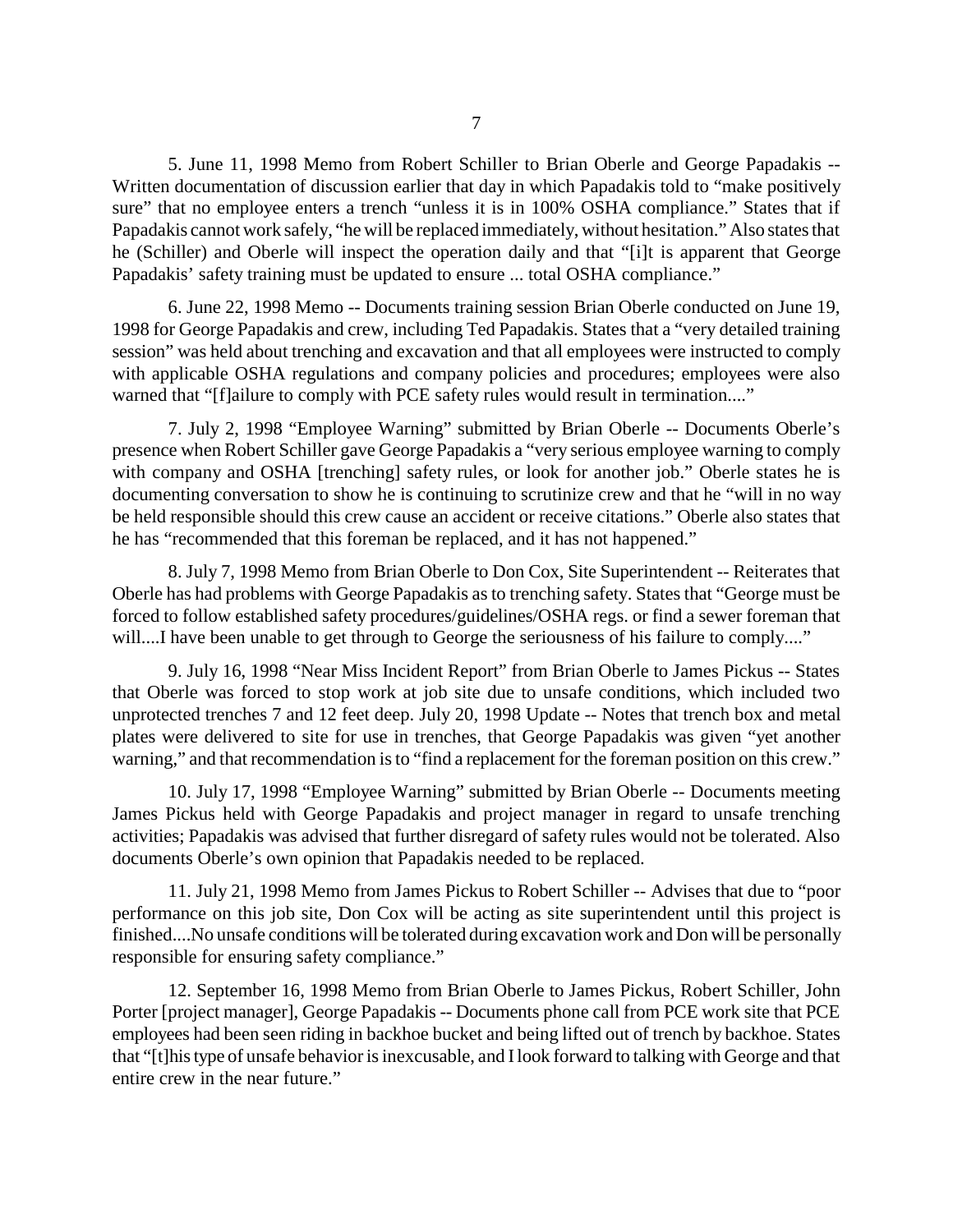Page 356 of C-5, dated September 17, 1998, is a memo from James Pickus to Robert Schiller, John Porter and Brian Oberle. The subject of the memo is "George Papadakis and Ted Papadakis." The memo reads as follows:

At 5:00 P.M. today, George Papadakis and Ted Papadakis were terminated from Pickus Construction & Equipment Co., Inc. George Papadakis and Ted Papadakis have been reprimanded on several previous occasions. They have been given continuous safety training and George has been certified as a competent person. Their continuous disregard for company safety rules and regulations is obvious. Employee misconduct will not be tolerated at Pickus Construction & Equipment Co., Inc.

Although Brian Oberle and Robert Schiller testified at length in an effort to downplay George Papadakis' refusal to comply with PCE's safety rules, I find that the documents summarized above speak for themselves. Based on those documents, PCE was well aware of the failure of George Papadakis to follow its safety rules regarding trenching protection before work began at the subject site on July 15. In fact, items 1 through 8 above show that PCE gave Papadakis at least five separate warnings dating from May 28 to July 2, and while each of the warnings indicated that further violations of the rules would result in termination, PCE took no such action. PCE was also aware that Papadakis was not following its rules at the subject site before the OSHA inspection. Items 9 and 10 show that PCE gave Papadakis two more warnings, one on July 16 and another on July 17, due to unsafe conditions on July 16. The conditions, which included two unprotected trenches 7 and 12 feet deep, were sufficiently serious to cause PCE to stop work at the site. However, despite the prior warnings and the two new warnings indicating that further noncompliance would not be tolerated, Papadakis was still the job site foreman and was still not following PCE's trenching protection rules on the day of the inspection. Although PCE made Don Cox responsible for the site after the inspection, the company did not dismiss Papadakis until September 17, 1998, after a further safety infraction at another site.

PCE notes certain testimony of Oberle and Schiller in support of its position that it did in fact effectively enforce its work rules. Taken together, the testimony of Oberle and Schiller was that George and Ted Papadakis were sent home for three days when the subject job was shut down, that they were also demoted to lesser positions, and that George Papadakis was not a foreman on the job from which he was fired. Their further testimony was that George Papadakis was not dismissed earlier for several reasons, *i.e.*, there were days he did a good job and they thought he was "coming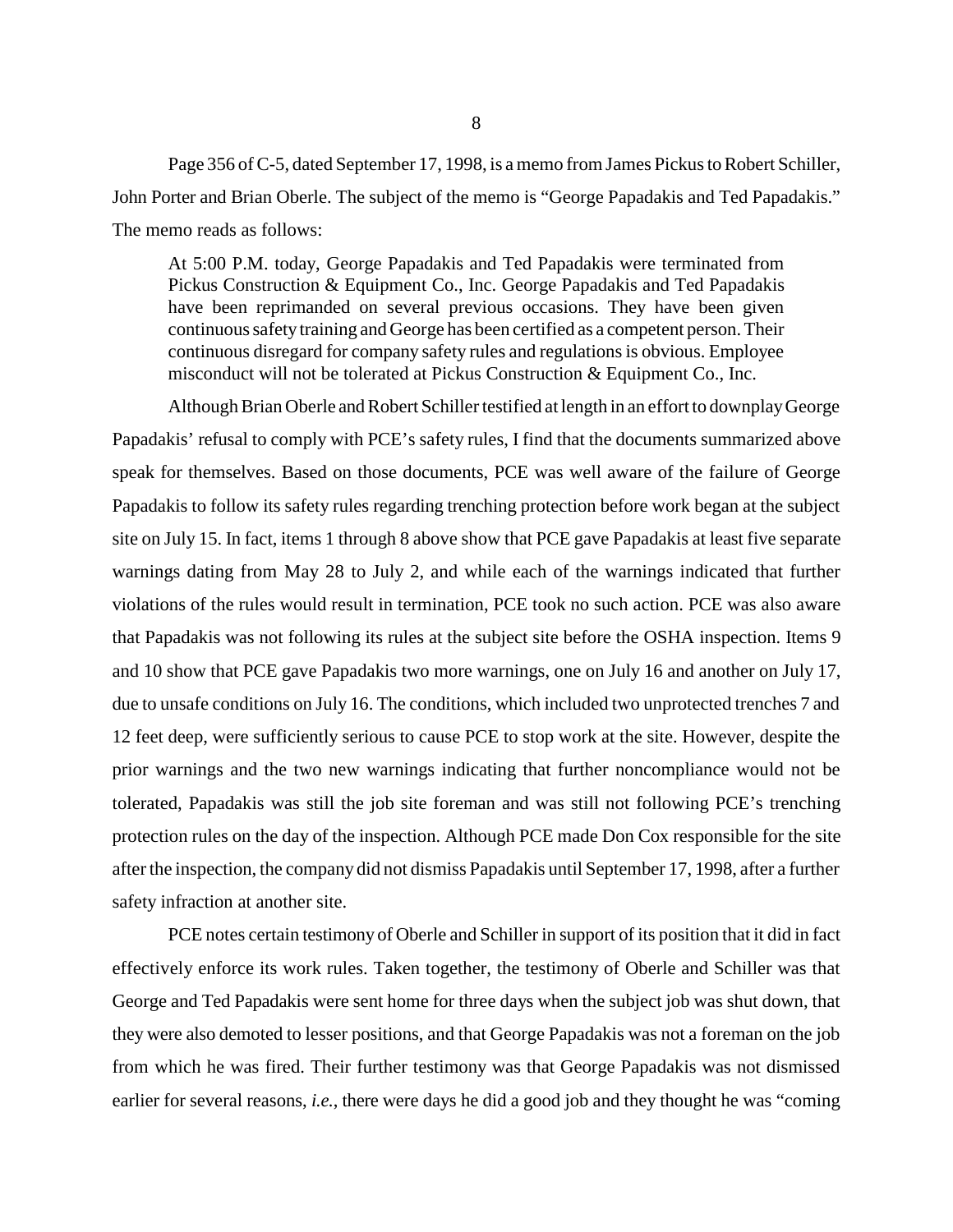along," it was difficult to find a replacement, and PCE did not want to be sued. Oberle and Schiller indicated that George Papadakis was removed from the subject job because he had been extremely rude and adversarial with the CO; they also indicated that while there was no documentation of it, Ted Papadakis was verbally warned several times for not following PCE's rules before he was fired.<sup>8</sup> (Tr. 125-31; 140-44; 154-55; 185; 188-90; 201-02; 208; 214-22).

In considering the above testimony, I note first that the entire crew, and not just George and Ted Papadakis, was sent home July 16. (Tr. 185). I note also the lack of documentation as to the demotion of the two brothers and the failure of Ted Papadakis to follow PCE's work rules. I find this lack of documentation significant, in light of the company's records of the performance of George Papadakis, and the testimony of PCE's witnesses indicating that PCE did not document the performance problems of laborers does not persuade me otherwise. (Tr. 141-44; 218). Finally, I note that while the CO agreed he had a confrontation with George Papadakis, the testimony of Oberle and Schiller suggesting this was the main reason he was taken off the job was not convincing in view of the rest of the record. (Tr. 46-47; 188; 221-22). Regardless, the evidence in this case clearly demonstrates that PCE did not effectively discipline George Papadakis and that it continued to employ him long past the point that was reasonable, and the explanations of Oberle and Schiller do not justify PCE's failure to dismiss him earlier. Based on the record, I conclude that PCE did not effectively enforce its work rules and that it has failed to prove the defense of unpreventable employee misconduct. Its asserted defense is accordingly rejected, and this citation item is affirmed as a serious violation.

### *Penalty Assessment*

The Secretary has proposed a penalty of \$3,000.00 for this citation item. CO Smith testified that the penalty was based on the size, good faith and history of PCE. (Tr. 61). In light of this testimony, I conclude that the proposed penalty is appropriate and it is accordingly assessed.

<sup>&</sup>lt;sup>8</sup>Schiller testified that while he would have left anyway because he and his brother worked as a team, Ted Papadakis was fired because he had the same disregard for proper professional behavior that George Papadakis did. (Tr. 220-21).